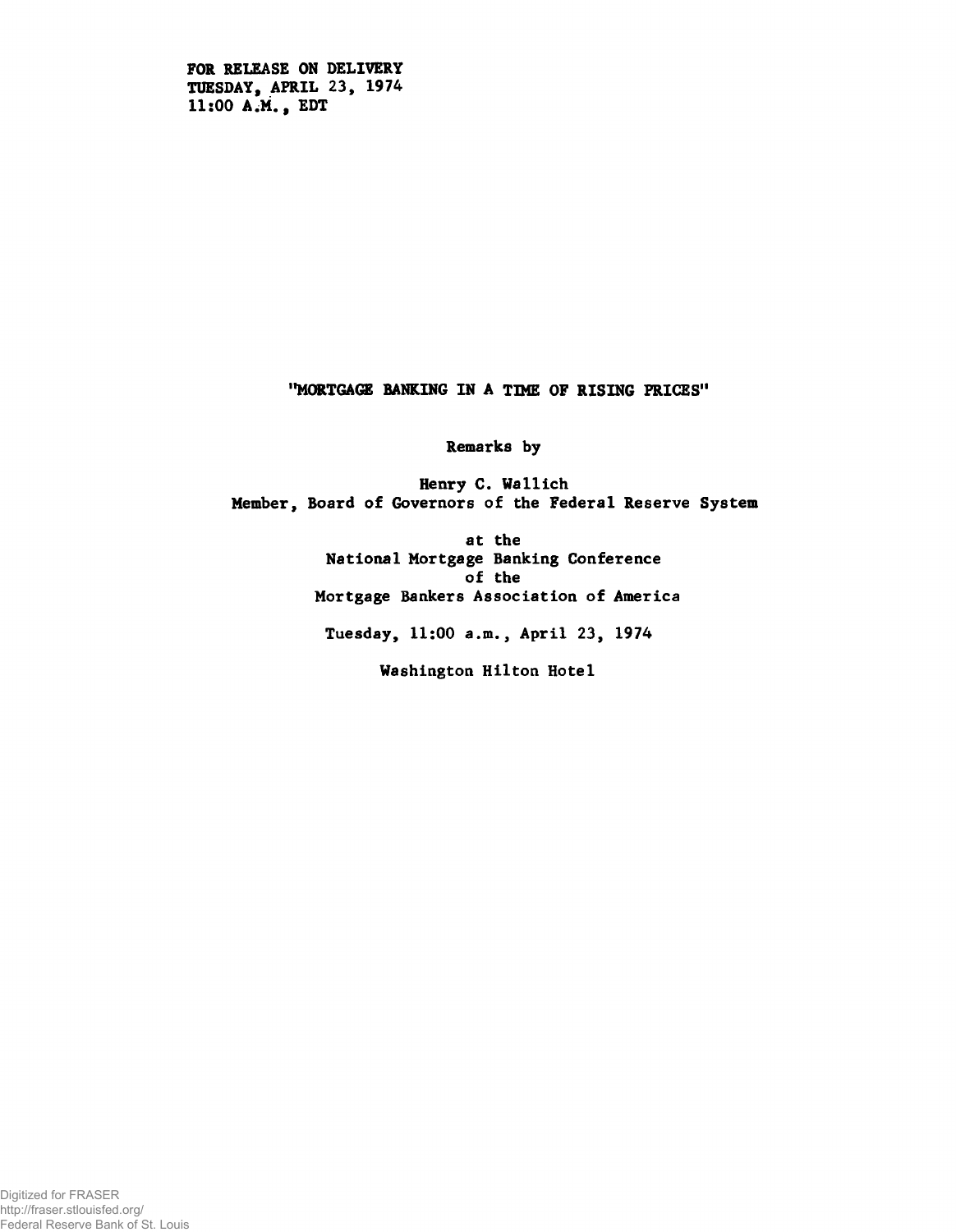**FOR RELEASE ON DELIVERY TUESDAY, APRIL 23, 1974 11:00 A.M., EDT**

"MORTGAGE BANKING IN A TIME OF RISING PRICES"<sup>1</sub>/</sup>

**Remarks by**

**Henry C. Wallich Member, Board of Governors of the Federal Reserve System**

> **at the National Mortgage Banking Conference of the Mortgage Bankers Association of America Tuesday, 11:00 a.m., April 23, 1974**

> > **Washington Hilton Hotel**

**I am grateful to your chairman and to my old friend Miles Colean for providing me with an opportunity to speak to an important topic. Miles' wise counsel I have sought out from time to time ever since I first came to Washington during the 1950's. I hope to continue to benefit from it during many years to come.**

**As mortgage bankers, you deal with one of the elementary human needs -- shelter. Your work has contributed to the splendid achievement of the American economy that has made homeowners of six American families out of ten. None of the problems that may come up from time to time can invalidate the fundamental fact that housing in the United States has been a tremendous success story. In no major country in the world is so high a proportion of the population so well housed as in the United States.**

1/I should emphasize that in these comments I speak only for myself and not for my colleagues on the Board.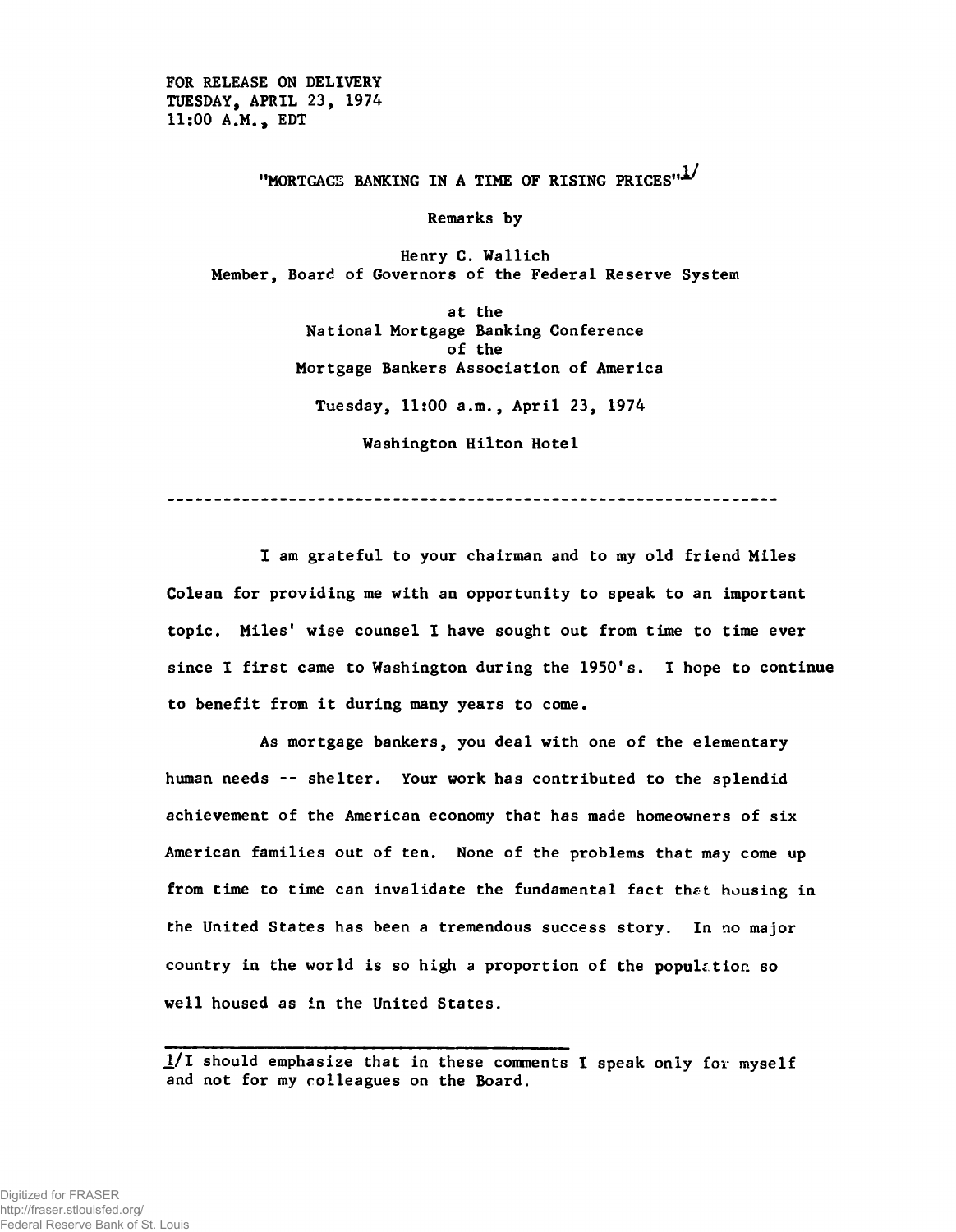Housing and housing finance have certain well-known characteristics that must be borne in mind. When you help a family to finance a home, you are helping it to purchase the most durable major good that it will ever acquire. Durability is an attractive quality. But it also may give rise to occasional difficulties that the industry is well aware of. Durability means that the new supply of housing constructed each year, in good years and in less good ones, is necessarily small relative to the existing stock. For short periods, at least, the bulk of the nation's housing needs can be met from the stock of housing already built. This is so all the more because people can control the rate of household formation and can make more intensive or less intensive use, as they wish, of the existing housing stock. Shelter is an essential need, but the purchase of a home is nevertheless highly postponable. Thus, the goal of a stable demand for housing and of stable construction activity, though we must continue to pursue it, may perhaps be achieved only very gradually.

Durability has still another implication. Housing ideally lends itself to being financed with debt. Your industry has made skillful use of this possibility. Financial technology involves no less creativity because, unlike other forms of technology, it can all be done with a sharp pencil. The amortized mortgage is one of the examples of this kind of technology to which innumerable families owe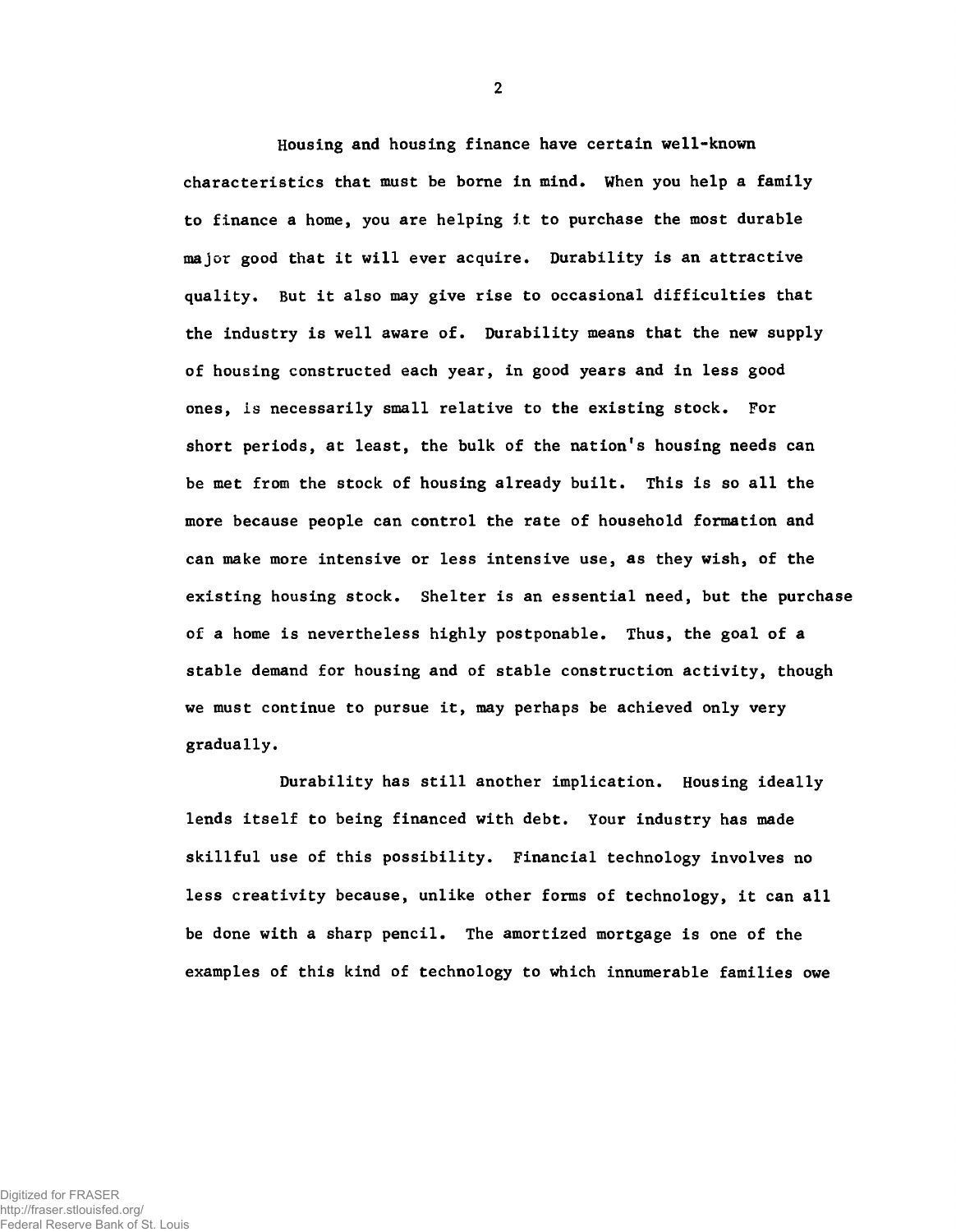their chance of acquiring a home. Many of you will be aware that the man who perhaps did most to build the amortized mortgage into the American system of home finance, Winfield Riefler, passed away only a few days ago.

Durability brings housing into contact with one of the less admirable features of today's scene — with inflation. In a time of rising prices, the market value of a home often rises far above its original cost. In the difficult times that savers have experienced recently, home ownership has provided shelter in a financial as well as in a physical sense. But inflation creates many problems even for the homeowner who purchased and financed earlier. It creates very serious problems indeed for the home buyer, for the housing industry, and for the mortgage banker. I would like to examine some of these problems with regard to the supply of savings and the effect on interest rates, including their term structure, which is important from the point of view of the mortgage banking industry.

It has often been said that inflation discourages saving, because people see the value of their existing savings shrink while the price of the things they plan to buy is going up. In the past, this may have been one of the cases where it is better to be ignorant, or at least suspend judgment, than to know something that isn't so. There is some evidence that historically inflation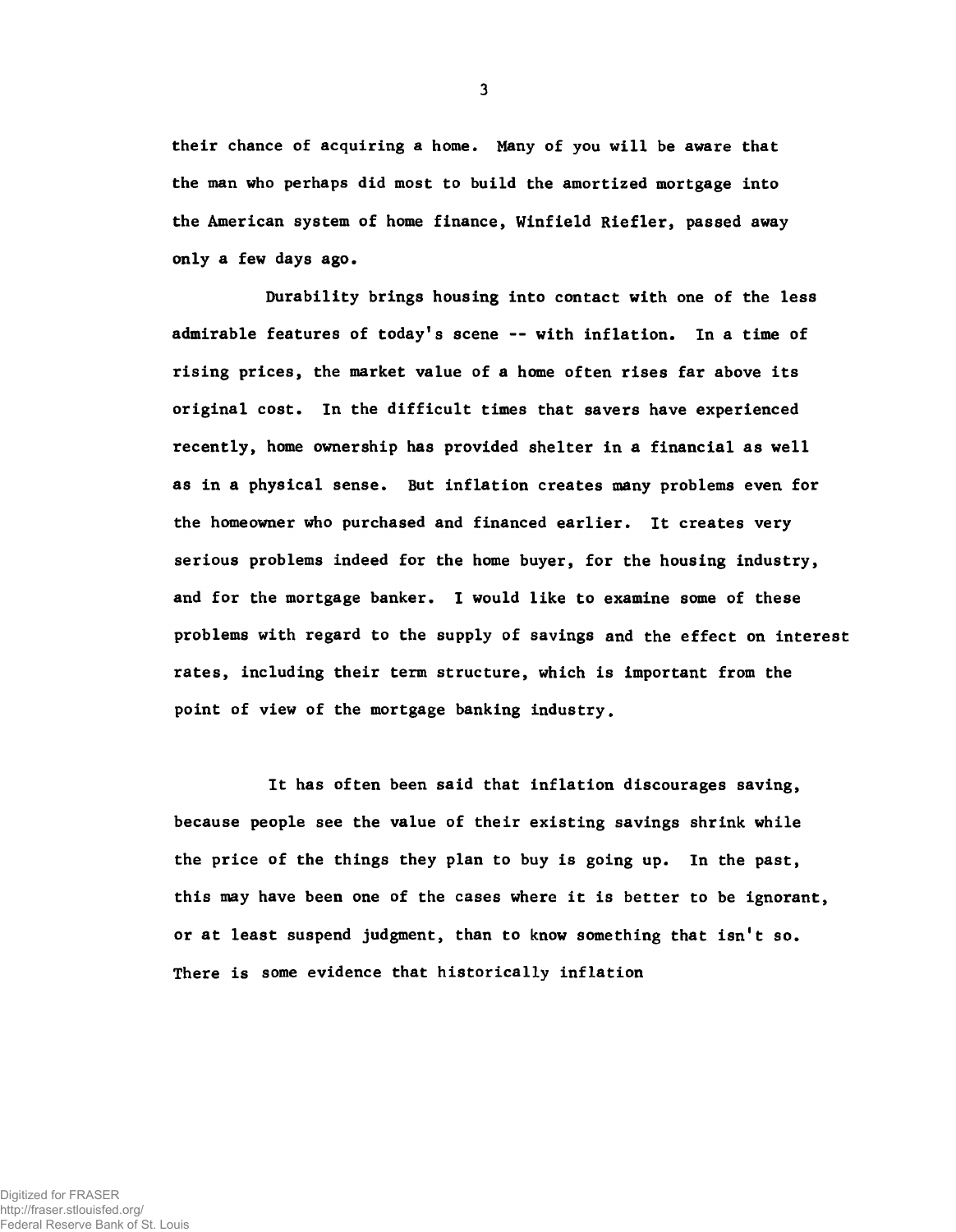has encouraged rather than discouraged saving. Consumer surveys typically have elicited the response that a period of rising prices is a bad time to buy. That means more saving, not less. This attitude, however, in recent years seems to have shifted to one that more nearly validates the traditional notion that inflation discourages saving. At least until the middle of **1973,** there seems to have been persuasive evidence that consumers had begun to buy ahead in order to beat future price increases. The high cost of energy for the time being seems to have put an end to what may or may not have been an incipient trend. But in a country like ours, where the consumer savings ratio usually is in the range of 5-6 per cent of disposable income, in contrast to about **12** per cent in Germany and about **20** per cent in Japan, even a small reduction in consumer saving can have a substantial impact on the supply of investable funds.

Inflation also affects saving adversely by the way in which it has affected corporate profits. In "normal" times, net corporate savings (excluding depreciation) have tended to account for something like **2-3** per cent of the gross national product, or an amount roughly one-half to two-thirds of personal saving. Broadly this relationship was again attained in **1973,** after a prolonged period of unusually low corporate profits and net savings. But inflation plays tricks with profits. It has been estimated that, of the **\$125** billion pre-tax corporate profits in **1973,** something like **\$25** billion were the result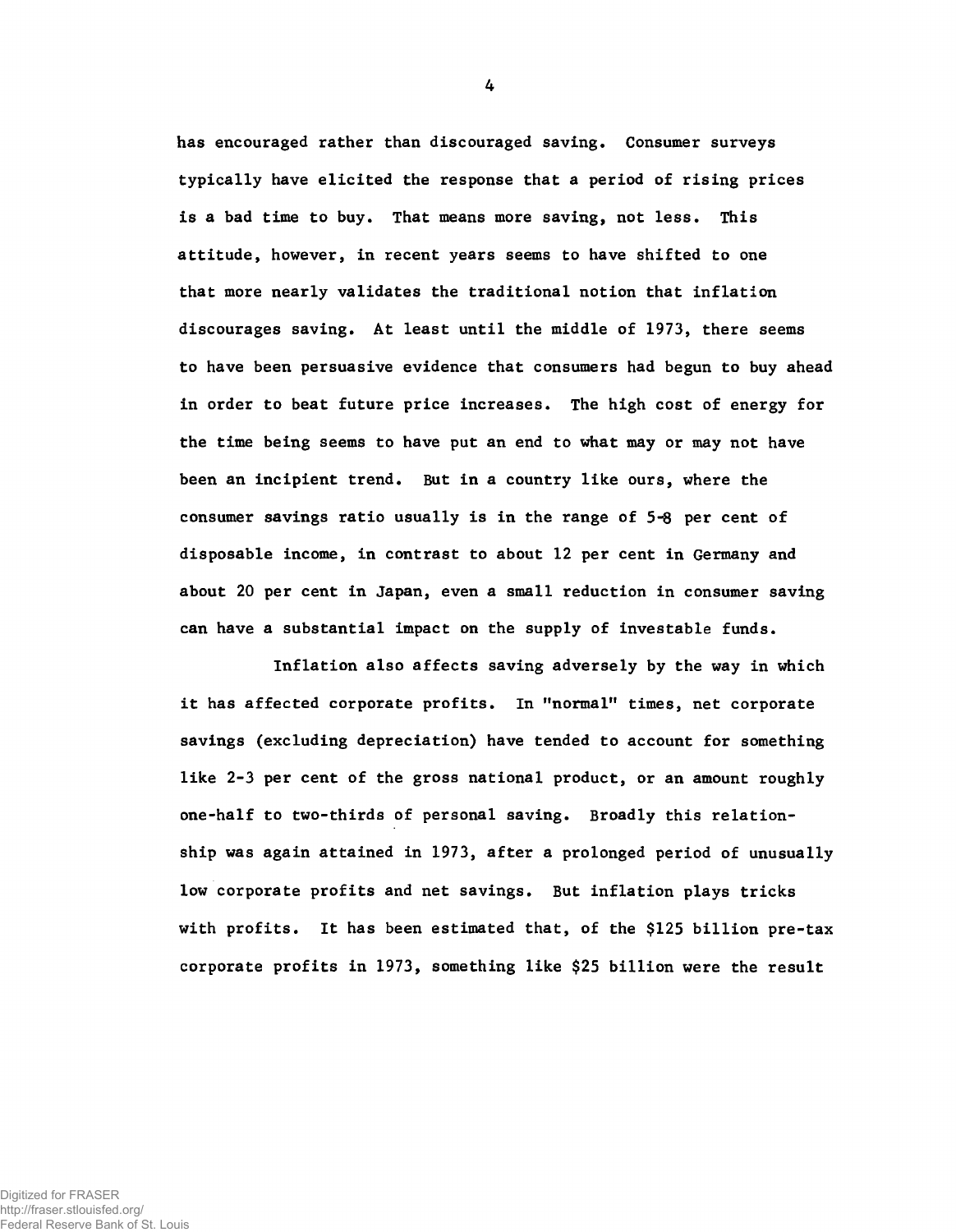of inflation, in the form of inventory profits and under-depreciation of business plant and equipment. Corrected for this overstatement, net corporate saving was much smaller.

In practical terms this has meant that business, not in fact having the savings it thought it had, was compelled to borrow more heavily in order to finance higher priced inventory. It also had to finance equipment investment that really represented replacement rather than additions to the capital stock. This sequence of events is a form of income redistribution and is adverse to saving since corporate business is a high saver. It throws an additional burden on the capital market, with the result that less investable funds are left for housing.

Inflation cuts into the supply of saving available for housing in still another way. It pushes up the cost of government. This has increased the pressure to remove certair government or governmentally sponsored expenditures from the federal budget. The financing of these expenditures has then been thrown upon the private capital market. It is crue that many of these "de-budgeted" expenditures have been closely related to housing. But the growing practice of off-budget financing nevertheless cuts into the supply of savings that are freely available through private channels, where the housing industry would otherwise have a chance of absorbing a good part of them. In summary, through its impact on household saving, corporate

Digitized for FRASER http://fraser.stlouisfed.org/

Federal Reserve Bank of St. Louis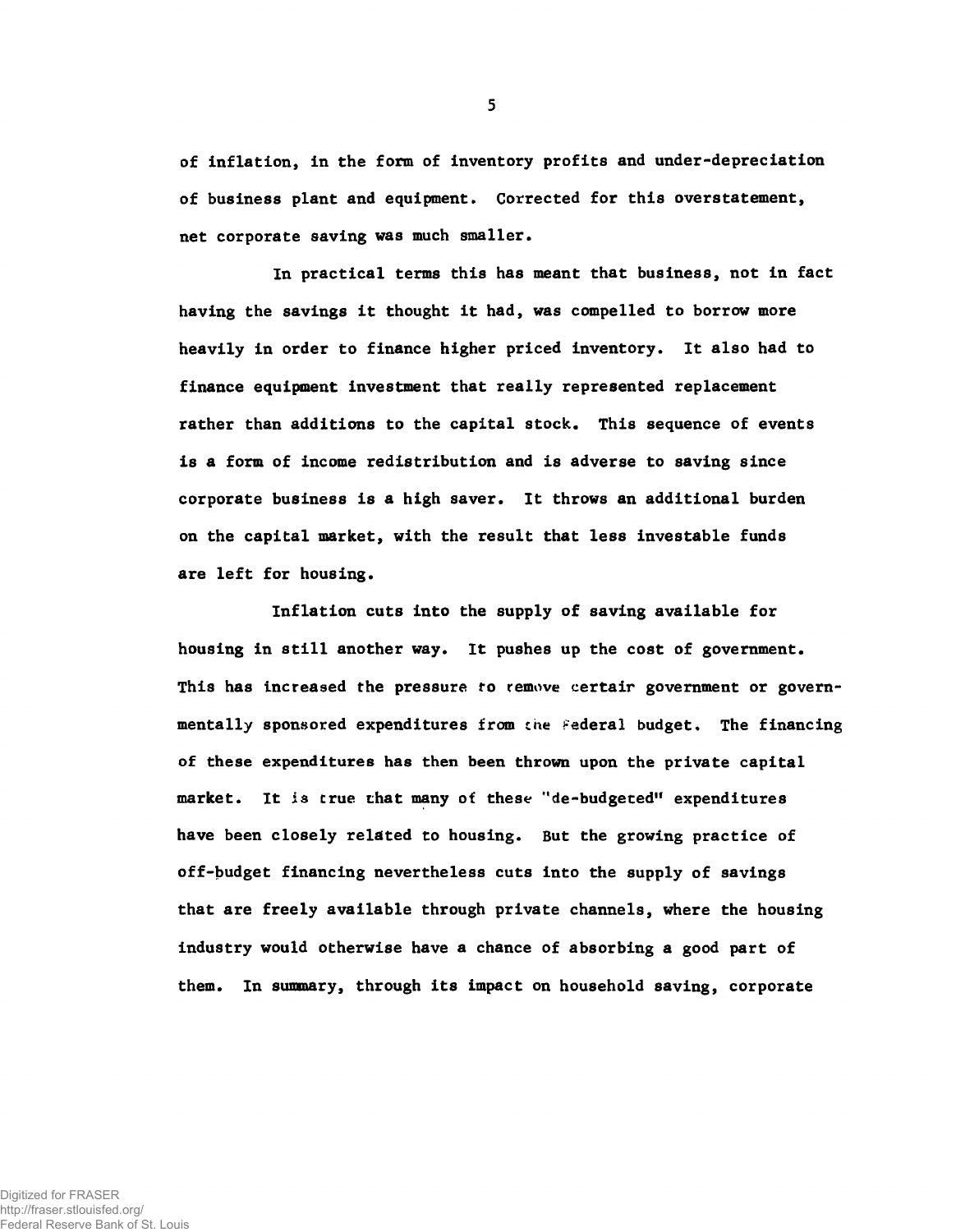saving, and government budget practices, inflation delivers a threefold punch at saving.

**The supply of savings is one of the fundamental determinants of interest rates. The effects of cutting down that supply are therefore obvious. This is one of the forms in which inflation bears on interest rates. But there are others. In particular, on top of the effect on saving, one must take into account the response of borrowers and of lenders.**

**Everybody today is probably familiar with the simple proposition that the "real" interest rate is equal to the nominal rate, i.e., the rate quoted in the market, minus the rate of inflation. Lenders, so the story goes, will demand an inflation premium; borrowers can afford to pay more. Thus the interest rate is raised in proportion to the rate of price increases.**

Like all simple economic statements, this one is an oversimplification. I would warn you against performing a calculation that deducts the inflation of the last three or six or twelve months from a market rate of interest and that then arrives at the conclusion that the real rate is negative. That calculation makes sense only with respect to the past. The depositor who has received five per cent for his money while prices have gone up by 6 per cent has indeed had a negative return. Even then it would be somewhat questionable to say that his negative return was one per cent, because the depositor pays income tax on the nominal interest. If he is in the 40 per cent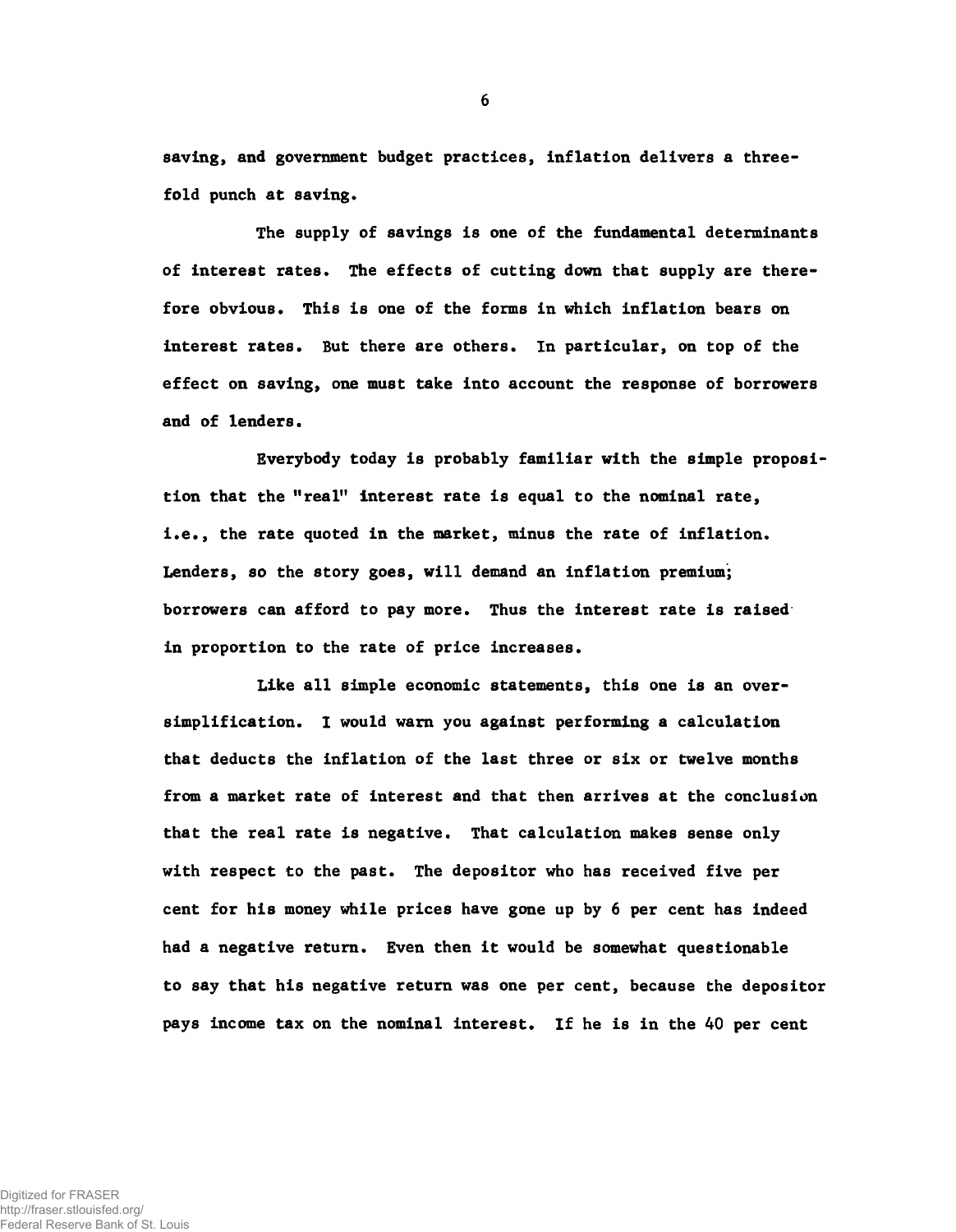tax bracket, his return during a year when the nominal interest rate was five per cent, and inflation six per cent, will have been minus three per cent.

But what people really want to know about the interest rate is its "real" value with respect to the future. The rate of inflation that must be deducted from the nominal rate then is not the inflation that has already occurred, but the inflation that the lender or borrower expects. Since we cannot read investors' minds, their expectations of future inflation are in effect unknowable. Economists try to estimate them by assuming, for instance, that people extrapolate their past experience into the future, giving greater weight to more recent than to more distant experience. In that way, an estimate of expectations can be derived and a "real" interest rate computed.

If we apply this reasoning fn the long-term rate of interest, we must remember that it is also the long-term rate of price increases that is relevant. A short bout of inflation that is soon brought under control does not affect the real return on a 20-year bond as would high inflation continuing until maturity. On the basis of this theory, therefore, it would not be surprising, during a spurt of inflation, to find short-term rates high relative to long-term rates, if investors have some confidence that inflation will eventually be brought under control.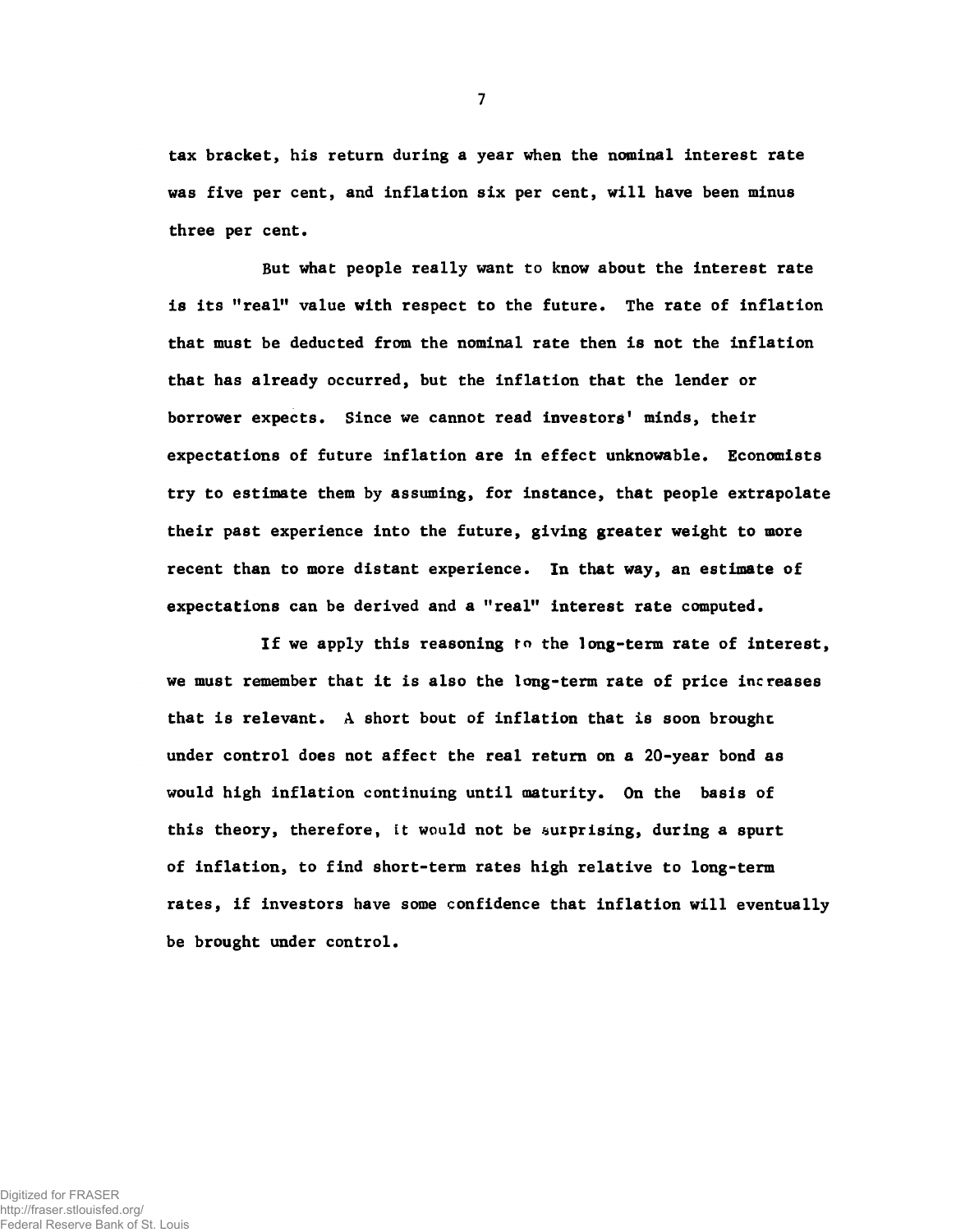But again I must warn against taking estimates of this kind too literally. Investors may have every reason, based on their expectations of future prices, to demand an inflation premium. But they can demand all year long and never get it if they cannot make their wishes effective. Like Owen Glendower, they can "call spirits from the vasty deep, but will they come?" The market may fulfill investors' demands, if investors are able to withhold their funds and so can compel borrowers to pay up. But investors' options are not unlimited. Where can they go with their money? Into short-term assets, into the stock market, into real estate, abroad? The review of alternative outlets suggests that investors sometimes may not be able to obtain the inflation premium to which they think themselves entitled. In this case, too, the simple calculation that relates the nominal and the real interest rate via expected inflation will not add up.

Something similar can be observed on the side of the borrower. He will be prepared to pay more during an inflation. How much more, however, he will pay depends on the rate of return he can get from the use of the borrowed funds. During an inflation, real estate may appreciate, inventories may go up in value, machinery and equipment may depreciate less rapidly than at other times. But these expectations are very uncertain. Moreover, as I pointed out earlier, businessmen may miscalculate their true profits. Investors therefore can have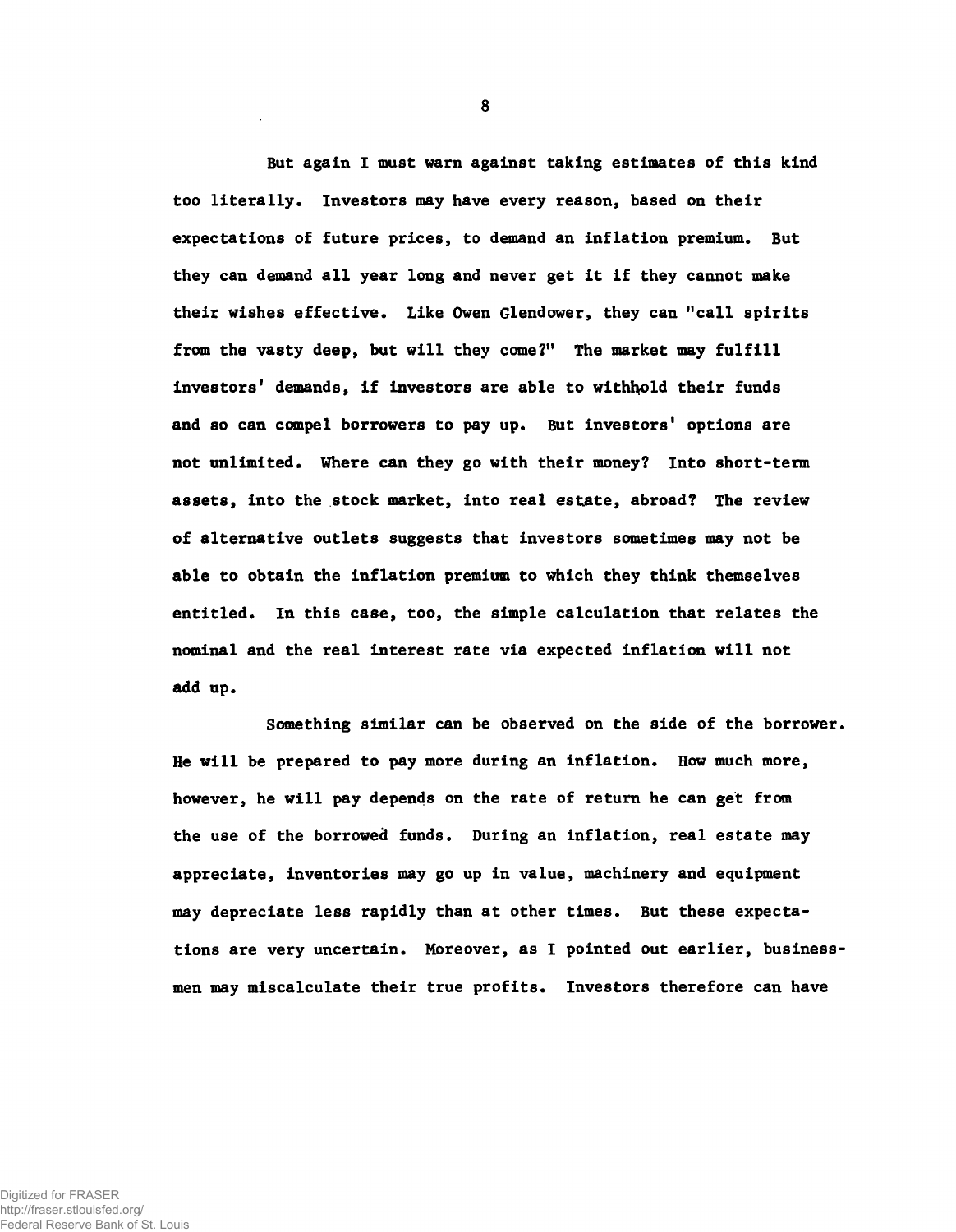**no assurance that borrowers will offer them interest rates containing an adequate inflation premium.**

**Studies done in the research department of banks (including the Federal Reserve Bank of St. Louis and Morgan Guaranty Trust Company) tentatively suggest that prior to the present severe inflation the "real" interest rate had been in a range of about 3-4 per cent\* According to those calculations, the excess of market rates beyond that range could be considered, very broadly speaking, as a premium for credit risk and for inflation. Nobody can be sure, of course, whether lenders regard as adequate the inflation premium that they get today. But to the extent that they do, one may perhaps draw the moderately comforting conclusion that investors do not expect inflation over the longer run to persist at rates comparable to those we have experienced in recent months. In other words, an analysis of interest rates in "real" terms suggests that investors expect that the rate of inflation will come down.**

**There are plausible reasons why investors should hold this view. The present almost unprecedented rate of inflation is in good part the result of events on the supply side of the economy. Poor crops, the simultaneous occurrence of national business booms, and the quadrupling of oil prices by the OPEC countries all played a role. In the course of these traumatic events we discovered that our own supply capacity, especially in the basic materials sector, is**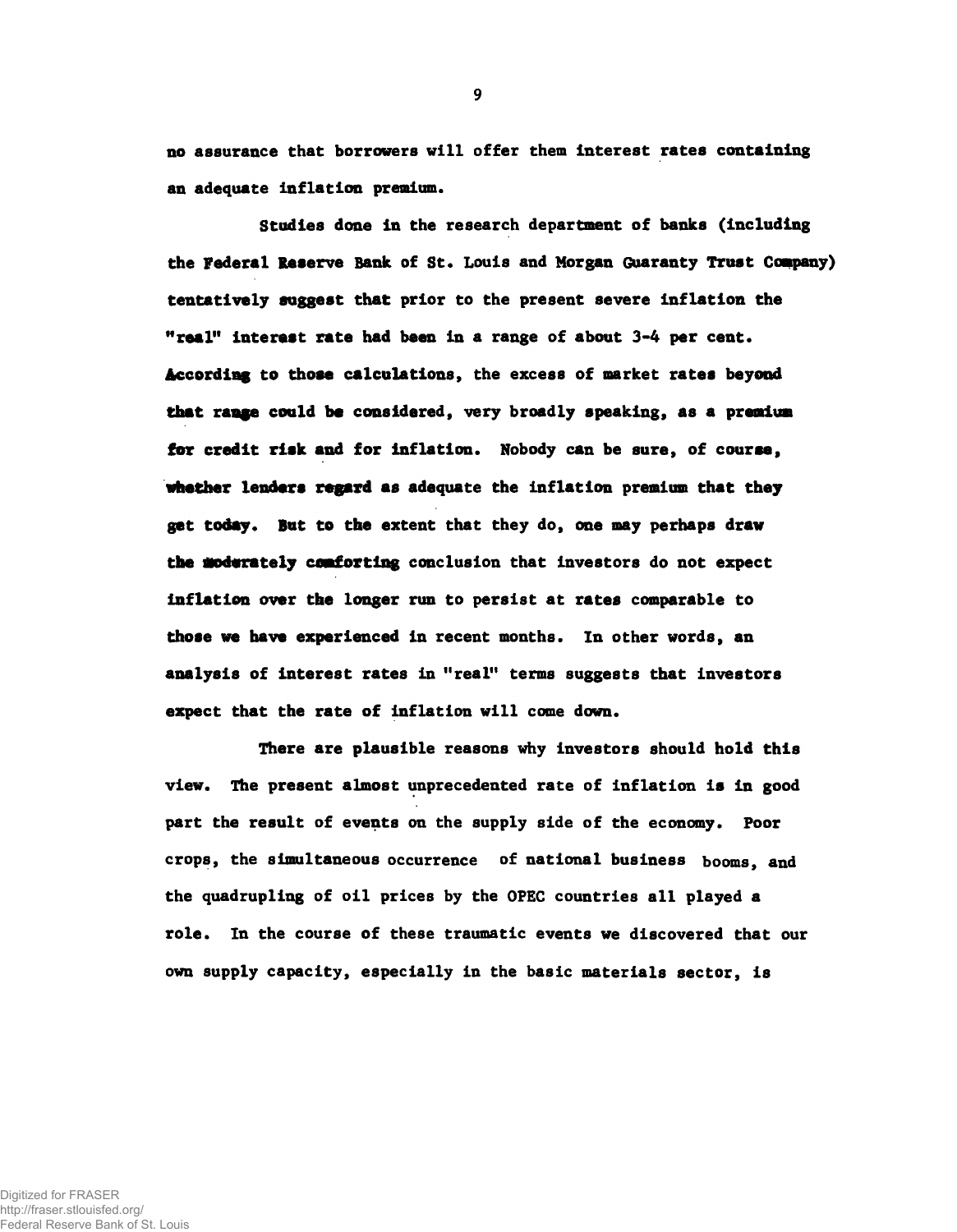smaller than had been assumed. A recent study by Lionel Edie & Co. of real capital outlays by manufacturers shows that, after making allowance for capital expenditures aimed primarily at meeting environmental standards and for the increase in the price of capital goods, real expenditures for expansion and modernization have shown no increase since 1967.

There is good reason to think that the supply situation will come into line in many sectors. The food picture is brighter for the second half of 1974 than it was for the early senths of the year. Economic activity all over the world is no longer straining the limits of capacity as hard as it did in 1973. OPEC oil prices should come down if the producers correctly analyze their own longterm interests.

Much will depend, of course, on future wage increases. The cost of living has risen dramatically, the real inesme of the average worker has fallen, and it would be understandable if labor should now try to make up for all this. Such an effort, however, would be largely self-defeating. The shortfalls that the economy suffered because of supply difficulties cannot be made up by higher wages and higher consumer demand. The shortfalls reflect events in the real sector of the economy that must be accepted for what they are — a temporary slowing in our standard of living that can be overcome only by investing more and producing more in the future. If wage increases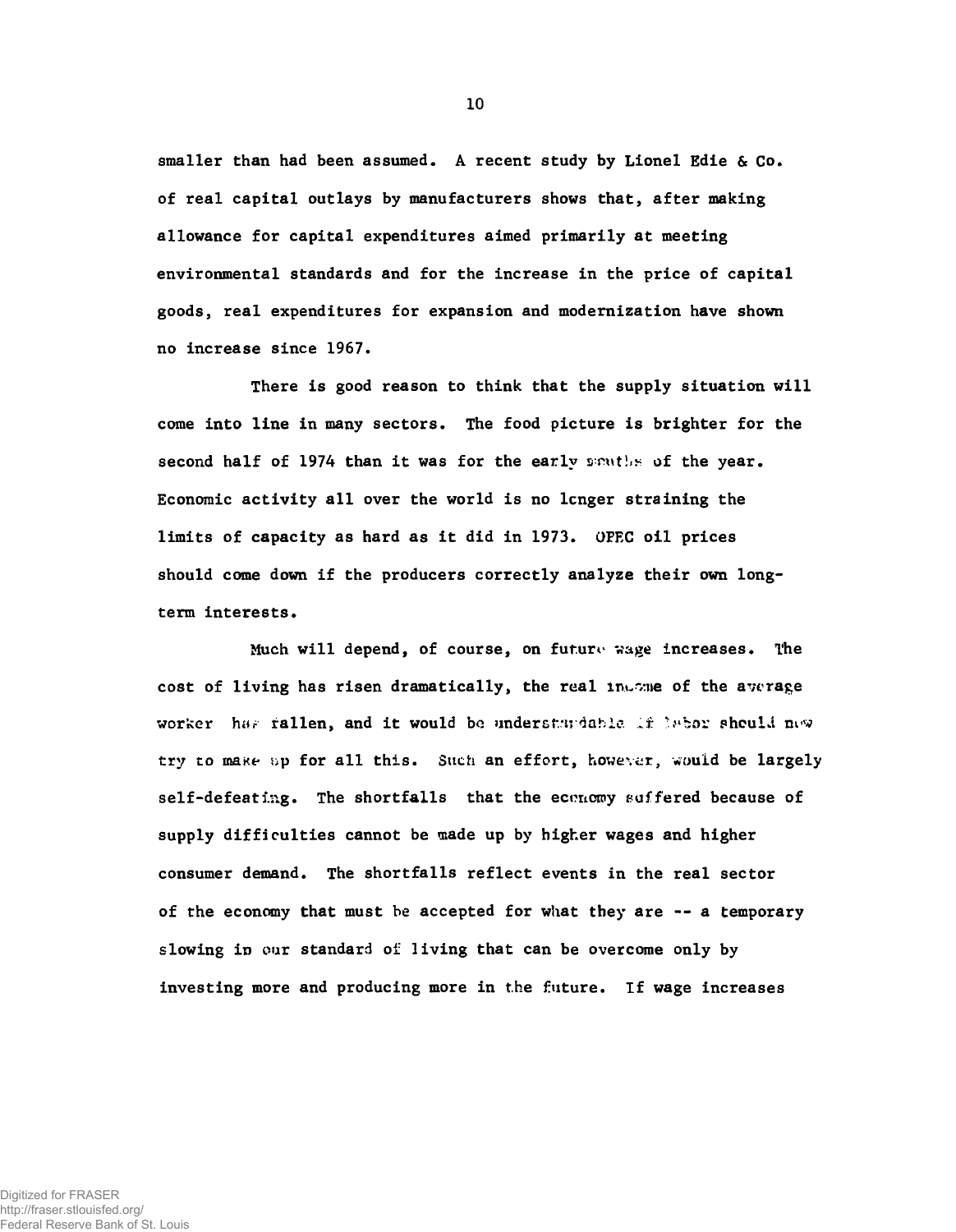**behavior during the coming months reflects an understanding of these fundamental facts, we can avoid building recent price increases into a continuing wage-price spiral. The road will then be open to a continuing reduction in the rate of inflation.**

**The outlook for bringing down inflation rests also on the willingness of businessmen to do their part. If I read the legislative record correctly, controls over prices are likely to expire on April 30. It would be self-defeating if businessmen were to respond to this event with massive markups. They would then set in motion forces that, by one route or another, would perpetuate inflation. They would end up by depressing the profit margins that their shortsighted pricing policy had tried to enlarge. A realistic evaluation of long-run self-interest is needed on the side of business as well as on labor.**

**Even the rise in the cost of imported oil, which has contributed so much to inflationary pressure, may eventually provide something on an antidote. Large balances are likely to build up in the hands of countries that for a number of years will be unable to spend them. These funds will seek outlets in ways that so far are not clearly defined. But directly or indirectly, they can contribute to the financing of investment in this country as well as elsewhere. When a large addition is made to the world's pool of investable resources, an addition that many analysts estimate in the tens of**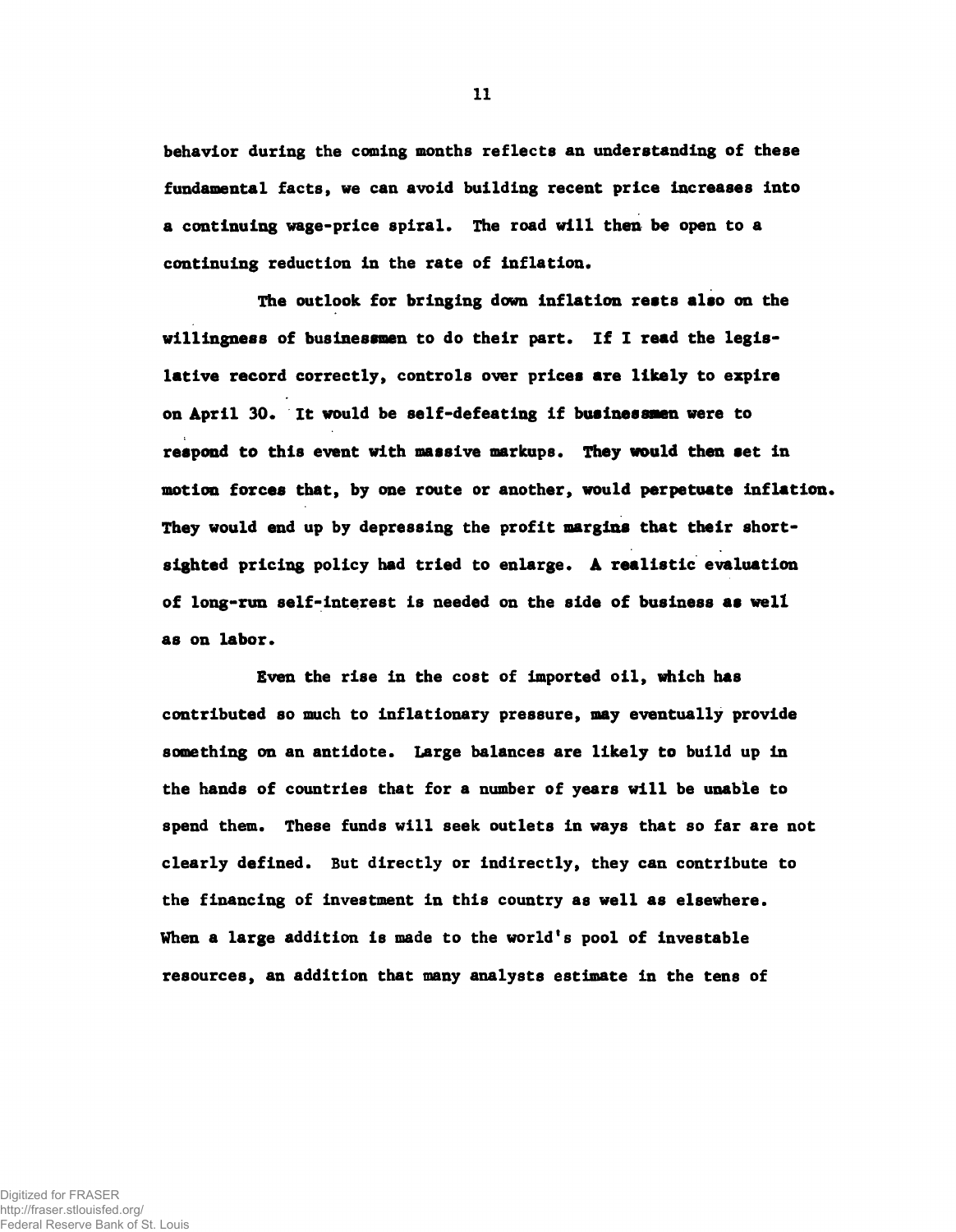billions of dollars, the supply of investable funds will become more plentiful almost everywhere.

Appropriate public policies will be required to bring down inflation. As Chairman Burns said before the Subcommittee on International Finance of the Committee on Banking and Currency on April 4, the Federal Reserve intends to pursue a policy that will permit only moderate growth of money and credit. In the face of strong demand for bank credit, such a policy may at times lead to greater pressures in the financial markets. But in the longer run, a slowing of inflation will bring down interest rates. It is likely also to restore the relationship between short and long rates that has prevailed during most of the years since World War II and that has been of great importance for housing finance and for the mortgage banking industry.

Appropriate fiscal policies will likewise be required. In the immediate Lurur\*, **budgetary** policy should be guided by what is visible in the economy in the present time. What we see today implies a good deal more strength than many observers seemed to anticipate a few months ago. The oil crisis had severe sectoral impacts, especially on automobile sales and on housing. It has not, however, spread out to the rest of the economy. Consumer demand has moderated only slightly, while business spending remains very strong. Meanwhile the oil embargo has been lifted and the most general forecast is for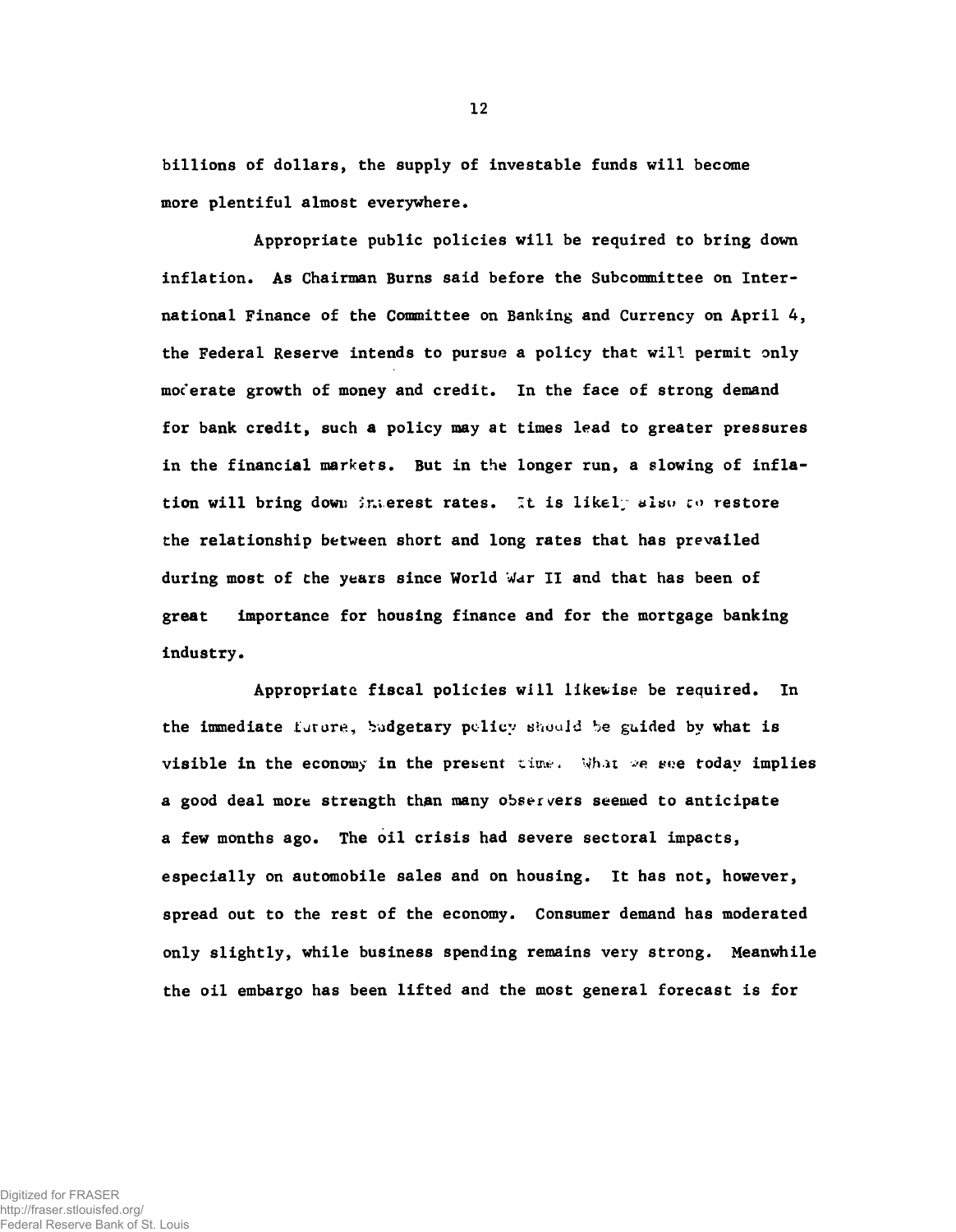acceleration of economic activity in the second half of the year. That is the period, of course, when monetary and fiscal policy measures taken now would have their principal effect. Under these circumstances, it would be difficult to make a case for a tax cut.

For the longer run, we must recognize the fact that monetary policy cannot stabilize the economy, if it does not receive adequate cooperation from the fiscal side. This becomes all the more apparent if we consider the impact on the housing industry that more than once has resulted from the need to seek economic stability chiefly by means of monetary policy.

Fiscal policy must avoid excessive expansionism, and it must in particular become more responsive to cyclical movements in the economy. I would like to refer you to proposals made by the Federal Reserve Board for an anti-cyclical use of the investment tax credit, contained in its March 1972 report to the Congress on "Ways to Moderate Fluctuations in the Construction of Housing." While there have been some comments to the effect that changes in the investment tax credit would create excessive uncertainty for business investment, the fact is that changes in interest rates cause similar uncertainty. Business has been able to live with this uncertainty. The difference would be that the impact of a variable investment tax credit would be exclusively on business investment, while the impact of changing interest rates affects both business and the housing industry.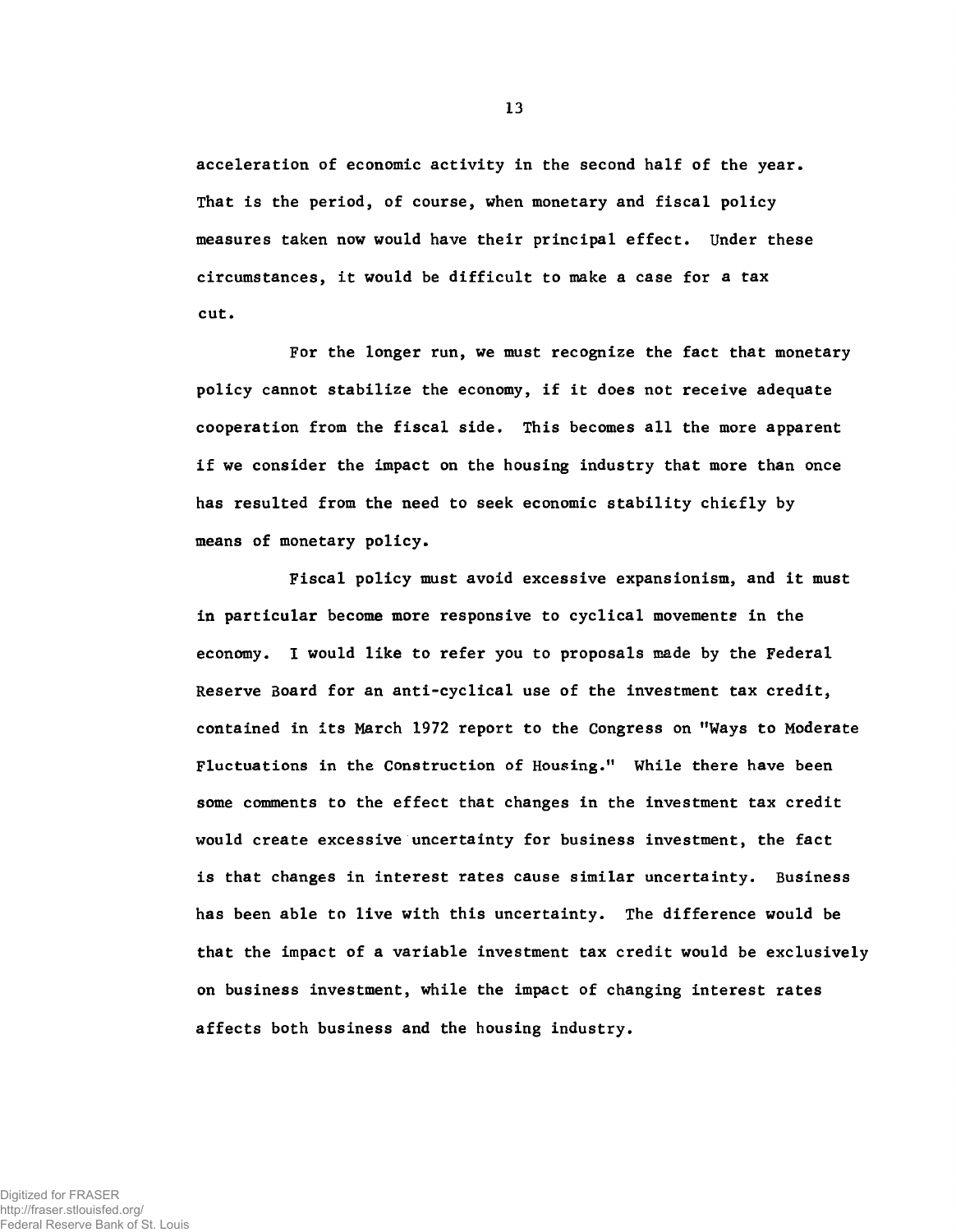While offering good advice to the makers of fiscal policy, it is incumbent upon us not to overlook things that could be done closer to home. 1 need hardly tell you that the Federal Reserve is at all times very conscious of how its monetary policy actions influence housing from a cyclical point of view. Important structural changes in housing finance have been suggested in the Financial Institutions Act which grew out of the Hunt Commission Report. While the legislative achievements of this great endeavor so far have been unimpressive, the basic principles there expressed, aiming at greater flexibility on interest rates, greater freedom of portfolio action for thrift institutions, and greater competition all around remain valid.

Meanwhile, the thrift industry is not without opportunities to generate greater flexibility on its own. The thrift industry has been heavily dependent upon an aspect of the term structure of interest rates that historically has been less than completely reliable. The thrift industry has banked — if that is the word to use -- rather heavily on short-term rates being lower than longterm rates. Economics tells us that there are good reasons why this relationship should prevail a good part of the time. History tells us that from the early **1930's** to the middle **1960's** the upward sloping yield curve was the rule with very few exceptions. But a look at earlier history, before the Great Depression, shows that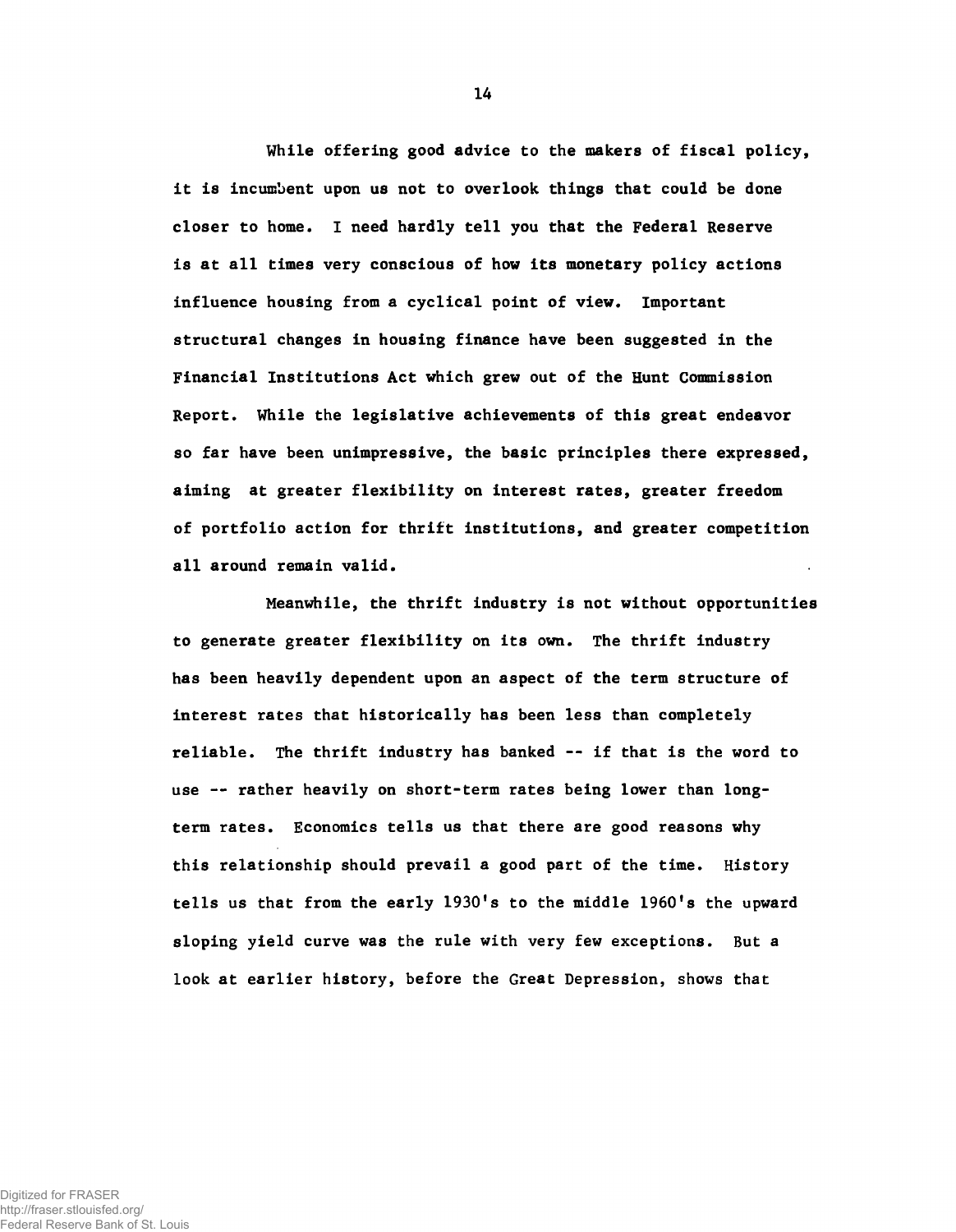the yield curve quite often was downward sloping. Economics tells us that a downward sloping curve is likely to occur from time to time, even though the opposite can probably be regarded as the more normal situation. Essentially, an upward sloping yield curve can be interpreted as risk aversion on the part of investors. They want to be paid for taking on the market risk of longer term securities. A downward sloping curve, on the other hand, may develop under circumstances of which I would like to mention only two. One is a condition in which investors expect long-term interest rates to fall; in that case, they will demand the premium for staying short instead of taking advantage of the anticipated rise in the bond market. The other possibility is a simple demand-supply phenomenon. If funds of all maturities become scarce, short-term interest rates are likely to rise more than long-term, because they reflect a less permanent commitment and therefore have greater flexibility. I would not want to speculate which of the two explanations fits the present situation better. Perhaps both are at work.

Like so many other financial problems, that of the downward sloping structure of interest rates is likely to yield to a decline in the rate of inflation. The effort to bring inflation under control, as I said before, may generate temporary pressures. But just as it seems obvious that our present interest rates are the product of inflation, so it must be regarded as